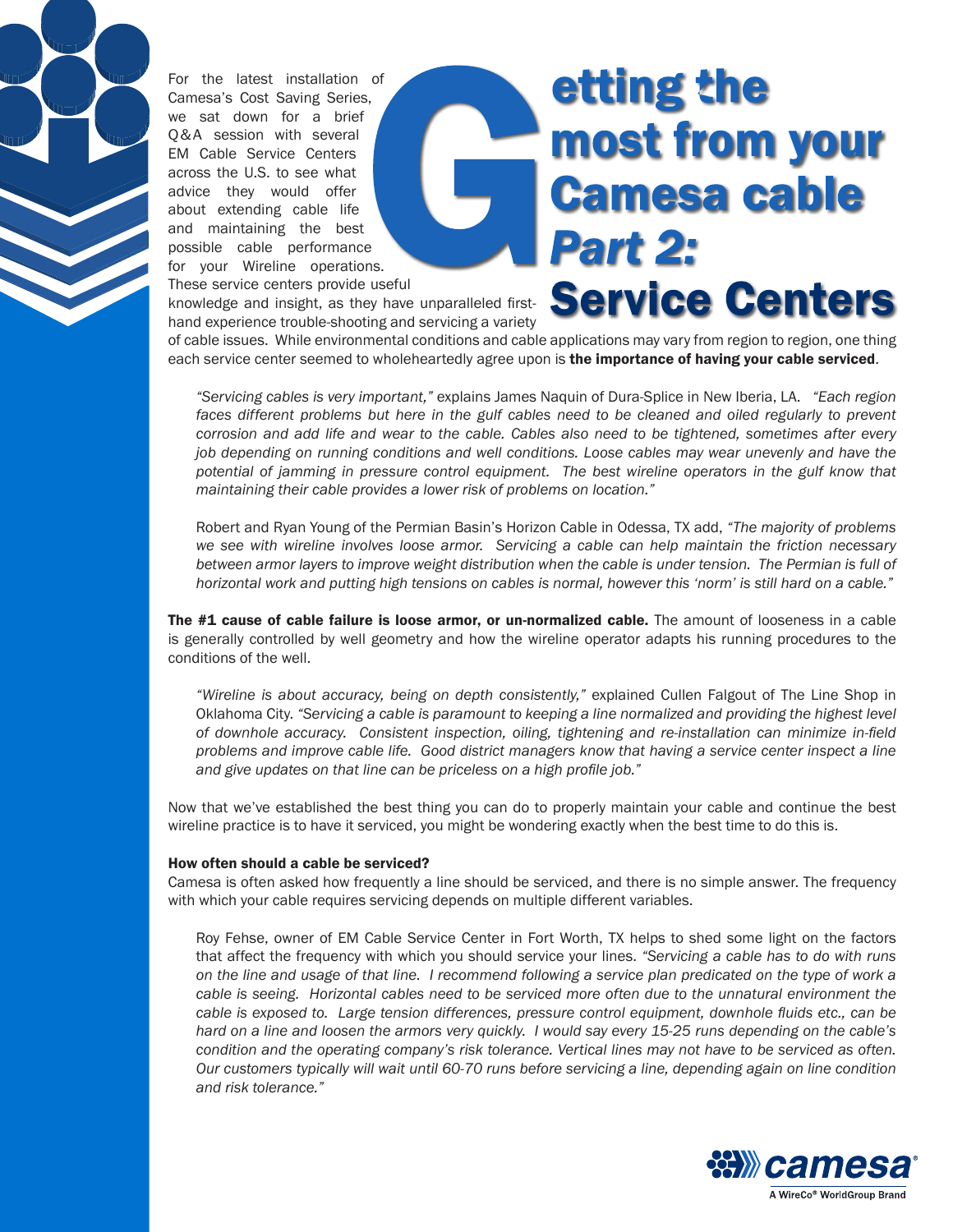

Keith Nutt, owner of C.S.R. Inc., in Rosenberg, TX explains, *"Servicing a cable is dependent entirely on the operations being conducted. Pump down versus vertical work will differ in servicing requirements and frequency. We would recommend a customer has a discussion that involves their local service center and [cable] manufacturer. As a group, look at the conditions being faced in the region and on the work that line will see. Then make a plan together, adjust the plan as necessary to get the best possible life out of the line and minimize operational risk."* These sentiments were echoed by nearly every service center owner we spoke with.

*"Servicing a line depends on the running environment. Horizontal work can require servicing as often as every 30 runs. Vertical work may be as high as 50 runs. Companies need to look at triggers that would indicate servicing needs to be completed. Conditions involving caustic downhole environments, over pulling, spooling issues or high wires would be good indicators to see a line shop."* —Mike Matthews, President of Matex Wire Rope, Kilgore, TX

Brian Doiron, owner of WRS in Williamsport, PA and Lafayette, LA had more to add to the list of factors that might influence how often you should be getting your cables serviced, *"Some small companies rarely have their line serviced while some service their lines constantly. Larger companies will have lines serviced on a regular basis, usually in line with some procedure. Ideally a line should be serviced often to ensure accuracy of depth and even armor load support. Companies that care about the risk they expose their customer to will have their lines serviced regularly."* 

In summary, our service centers believe that the frequency with which a line needs servicing depends on a variety of factors, the type of work the cable is doing—horizontal or vertical, the well conditions, your company's preferences, and the operating company's risk tolerance, in addition to many other factors. Your line may need servicing after every 20 runs, or could allow for 60-70 runs before requiring some routine maintenance. It is important to take every factor into consideration when assessing the maintenance requirements of your cable. Our service centers have emphasized the importance of servicing your line by having it tightened, with frequent mention of loose cables. We know that the looseness of a cable is often influenced by the well geometry and varying tensions on cables, as well as many other factors, but how do we know which sections of our cable are most susceptible to loose armors? Service centers are accustomed to inspecting cables and can usually pinpoint areas of the cable that may be problematic by simply reviewing a well-kept line record book. To better assess which sections of the line may require extra attention and field inspection, we asked our service centers to share with us where they most commonly detect concentrated sections of loose armors.

As with most wireline operations, the answer was not so black and white—the section in which loose armor most commonly occurs can depend on multiple factors, and pinpointing the loose section may not be such a simple task.

Robert Sample of Horizon Cable Service in Oklahoma said, *"Looseness typically will concentrate near the maximum run depth. With horizontal operations, tractor work and everything else that is currently taking place in the industry, looseness can be intermittent throughout a cable."* 

You might be curious how looseness can be intermittent throughout a cable, and the truth is, a section of loose cable can often spread throughout much longer lengths of your line depending on where it originates in the line, and whether or not it is run through flow tubes to be milked up a longer length of the cable.

Roy Fehse at EM Cable in Fort Worth, TX had more to say about this milking effect: *"Looseness can creep up a cable, or be milked up due to the use of pressure control equipment. This can cause a concentration of looseness near the maximum exposed depth of the cable. Sometimes the looseness can extend beyond the maximum exposed depth. Looseness that is milked up the line can also lead to contaminates traveling up the line, in some cases up to 2000 ft. beyond the total working depth of a line."*

Cullen Falgout of Oklahoma City's Line Shop had even more to add to the phenomenon of loose armors spreading throughout the length of a cable. Cullen explains, *"Most commonly looseness will concentrate within 3000 ft. to just beyond the total depth of a cable. However, horizontal work can cause looseness throughout a cable, losses of tension can also cause a cable to loosen rapidly and intermittently throughout the exposed portion of the line. Trucks that work at different depths regularly can see pockets of looseness due to the milking effect of pressure control equipment."*